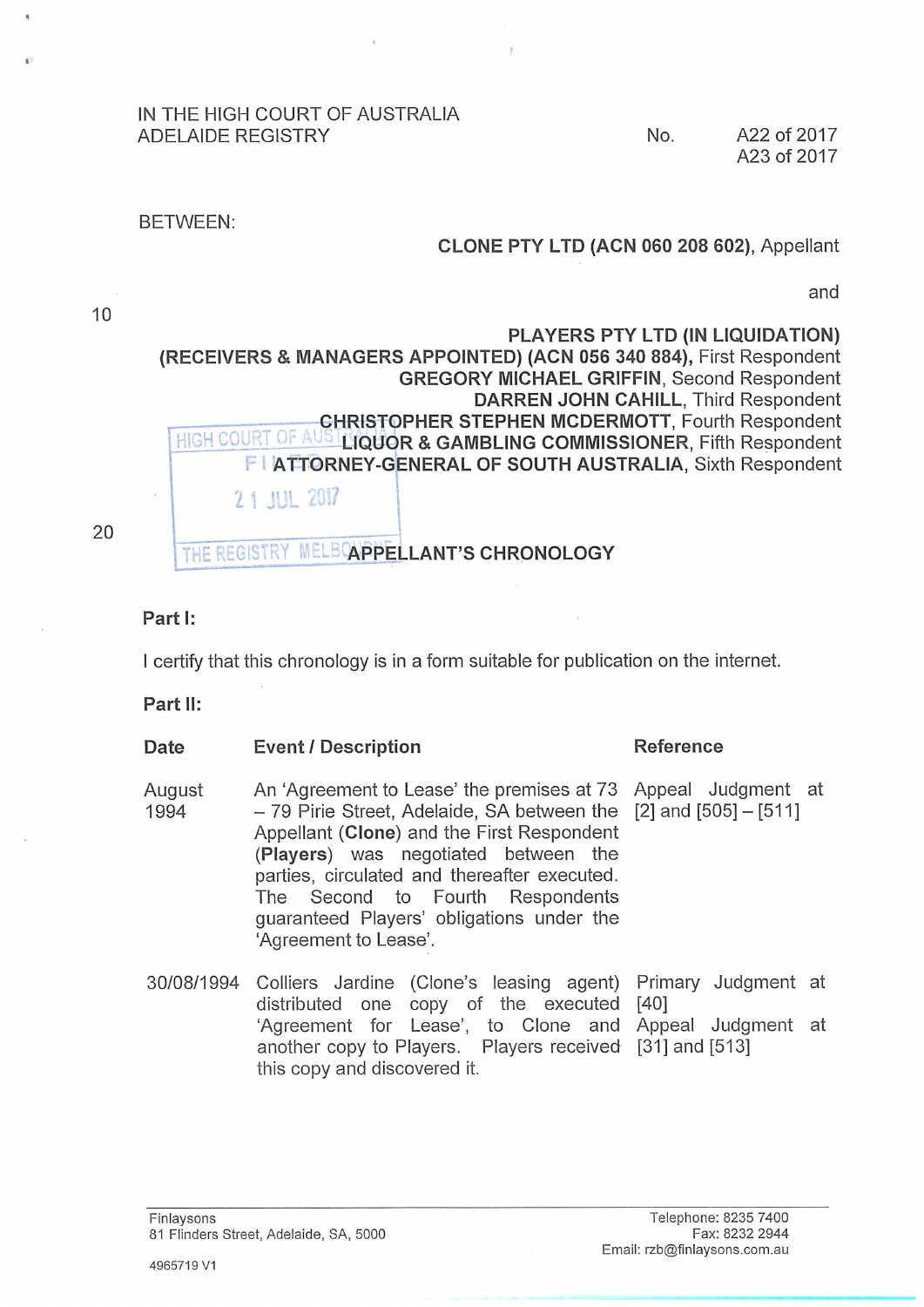- to Mr Alistair Mackie at Colliers Jardine [41] requesting a landlord consent letter and Appeal Judgment at "executed lease" (which was in fact a [33] and [515] reference to the 'Agreement to Lease') for purposes of lodging it with the Licensing Court as part of the hotel licence removal application for Grenfell Tavern. Mr Mackie appeared to have complied with Mr Griffin's request in some manner. 19/09/1994 A copy of the Agreement to Lease (so Primary Judgment at called '3rd **Copy Agreement')** was lodged [63] and [65] by Players with the Licensing authority as Appeal Judgment at part of Players' application for the transfer of  $\left[34\right]$  and  $\left[646\right]$ the hotel license from the Grenfell Tavern to the leased premises. That copy was on 'the Grenfell Tavern Removal File'.
- April 1995 After correspondence between the parties, Primary Judgment at a Lease was executed between Clone as [1] and [18] lessor and Players as lessee. The Second to Fourth respondents guaranteed Players' obligations under the lease.

24/03/2004 Clone commenced Supreme Court Action Appeal Judgment at 319 of 2004 **(Original Proceedings)** [523] against the First to Fourth Respondents **(Players Parties),** the Fifth Respondent **(Commissioner)** and the Licensing Court of South Australia **(Licensing Court)**  (amongst others).

02/04/2004 The Commissioner and the Licensing Court Primary Judgment at were excused from further appearance in [93] the Original Proceedings 'on the understanding that they will abide the evenf.

- 21/05/2004 Judge Bowen Pain directed all parties to Primary Judgment at complete discovery and inspection by 26 [93] May 2004.
- 08/06/2004 Judge Bowen Pain ordered that all parties Primary Judgment at file and serve lists of documents verified on [93] oath by 2 July 2004. Appeal Judgment at [52]

-2-

13/09/1994 Mr Greg Griffin, on behalf of Players, wrote Primary Judgment at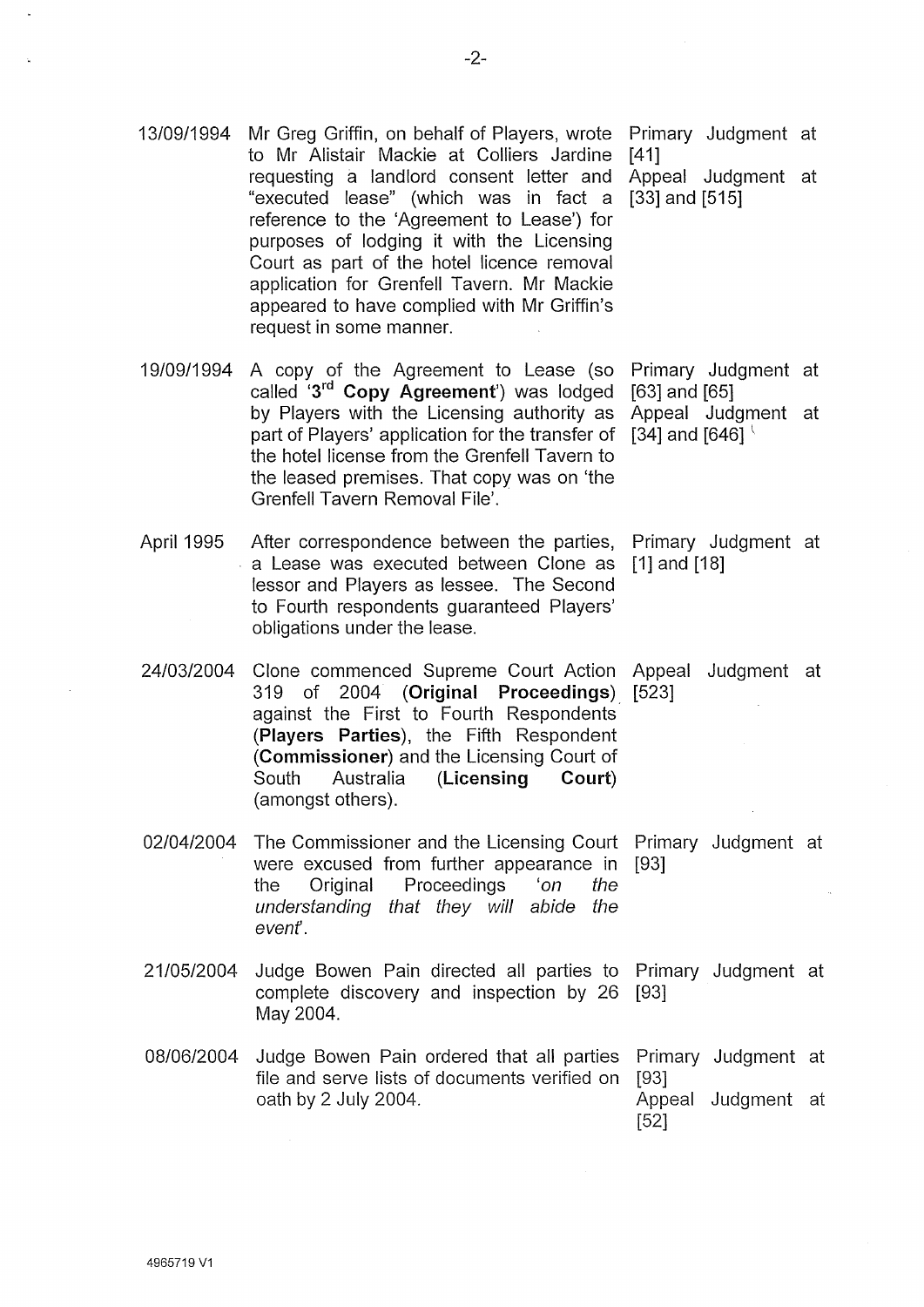06/07/2004 Following correspondence and discussions Primary Judgment at between Mr Mackintosh on behalf of the [93] 14/01/2005 31/01/2005 07/02/05 (continuing until at least July 2005) 08/02/2005 Commissioner and the Licensing Court and Appeal Judgment at the solicitors for Players and Clone, Judge [53] Bowen Pain made an order dispensing with the requirement that the Commissioner and the Licensing Court make discovery (the so called **'discovery dispensation order').**  The order was in the following terms: "On the understanding that the *5th* and *6th*  defts will make available to the other parties their files in relation to this matter. I dispense with the need for them to comply with para 3 of the order made by me on 8 June 2004" [which had required lists of documents verified on oath by all parties]. Mr Field (a lawyer for the Players Parties attended at the Commissioner's offices to [276 (1)] inspect documents, at a time when the Gaming Machine Application File, which contained another copy of the Agreement to Lease, was then available for inspection. Mr Tisato (the lawyer for the Players Parties) had a telephone conversation with the Commissioner's office about retrieving files. Primary Judgment at Primary Judgment at [270] Appeal Judgment at [276] and [531] The Grenfell Tavern Removal and Oaks Primary Judgment at Tavern Files were retrieved and were [270] available at the Commissioner's offices for inspection from about 7 February until at least July 2005. Mr Secker (a lawyer for the Players Parties) inspected the Grenfell Tavern Removal File (containing the 3rd Copy Agreement) and prepared a memorandum to Mr Tisato, the senior solicitor for the Players Parties, which the latter received. Primary Judgment at [272] and [273]; upheld on appeal at [265]-[268] per Blue J; Stanley J agreeing at [420] 01/03/2005 Mr Field inspected the Commissioner's files. Primary Judgment at At that time the Grenfell Tavern Removal [270] and [276] File was available for inspection by Mr Field. 07/03/2005 Trial of Original Proceedings commenced Appeal Judgment at before Vanstone J. [533]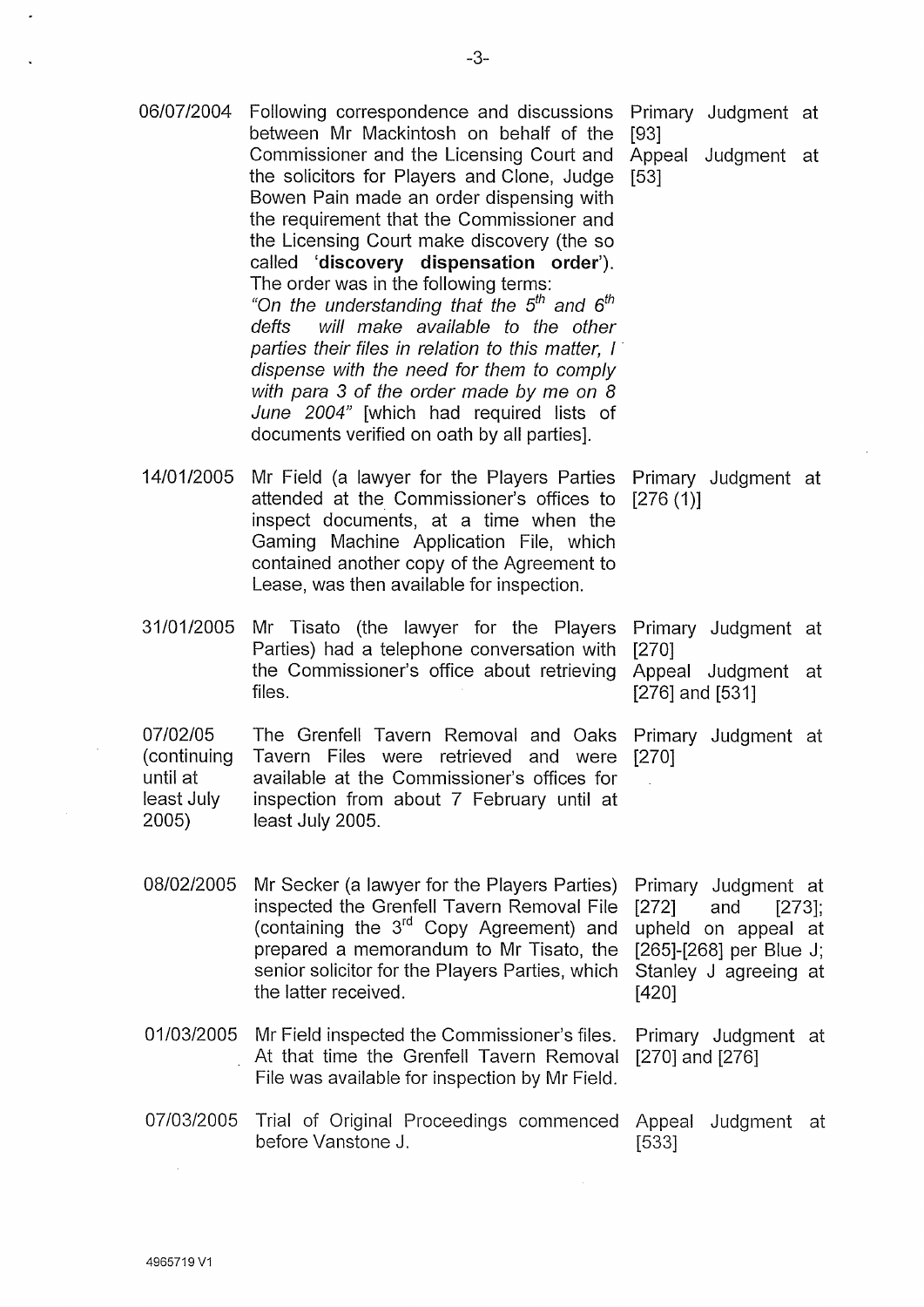|            | 'P9') and attempted to tender Clone's copy<br>of the Agreement to Lease.<br>(Exhibit 'P9' was received into evidence at<br>that time but Clone's copy of the Agreement<br>to Lease was not received into evidence at<br>that point due to an objection by counsel for<br>the Players Parties. It was later tendered by<br>counsel for the Players Parties and marked<br>as Exhibit 'D9'.) |                     |                     |  |
|------------|-------------------------------------------------------------------------------------------------------------------------------------------------------------------------------------------------------------------------------------------------------------------------------------------------------------------------------------------------------------------------------------------|---------------------|---------------------|--|
| 01/04/2005 | Mr Griffin (a director of Players, and a Primary Judgment at<br>partner of the law firm representing the<br>Players Parties and personally a defendant<br>proceedings) inspected<br>the<br>in<br>Commissioner's files (at which time the<br>Grenfell Tavern Removal File was available<br>for inspection).                                                                                | $[206]$ and $[270]$ |                     |  |
| 07/04/2005 | Clone's junior counsel in the Original<br>Proceedings (Arturo Dal Cin) attended the                                                                                                                                                                                                                                                                                                       | [170]               | Primary Judgment at |  |
|            | offices of the Commissioner to inspect (and<br>did inspect) the 3 <sup>rd</sup> Copy Agreement located<br>in the Commissioner's Grenfell Tavern<br>Removal File.                                                                                                                                                                                                                          | $[135]$ and $[543]$ | Appeal Judgment at  |  |
| 08/04/2005 | Mr Field undertook an inspection of the<br>Commissioner's files (at which time the<br>Grenfell Tavern Removal File was at the<br>Commissioner's office and was available for<br>inspection). He did not specifically ask to<br>inspect that file.                                                                                                                                         | [276]               | Primary Judgment at |  |
|            | 26/04/2005 Trial of Original Proceedings before Appeal Judgment at<br>Vanstone J concluded.                                                                                                                                                                                                                                                                                               | [588]               |                     |  |
|            | 22/07/2005 Vanstone J delivered judgment in the Appeal Judgment at<br>Original Proceedings in favour of Clone.                                                                                                                                                                                                                                                                            | [588]               |                     |  |
| 24/04/2006 | The Full Court of the Supreme Court of Appeal<br>South Australia delivered judgment on [559]<br>appeal. It varied certain orders granted by<br>Vanstone J but otherwise dismissed the<br>Players Parties' appeal.                                                                                                                                                                         |                     | Judgment at         |  |
| 10/11/2006 | The Players' Parties application for special Appeal<br>leave to appeal was refused by the High [560]<br>Court.                                                                                                                                                                                                                                                                            |                     | Judgment at         |  |

07/03/2005 Clone tendered the Players Parties' copy of Appeal Judgment at the Agreement to Lease (becoming Exhibit [55] and [56]

à.

 $\epsilon$ 

 $\ddot{\phantom{a}}$ 

 $\hat{\mathcal{A}}$